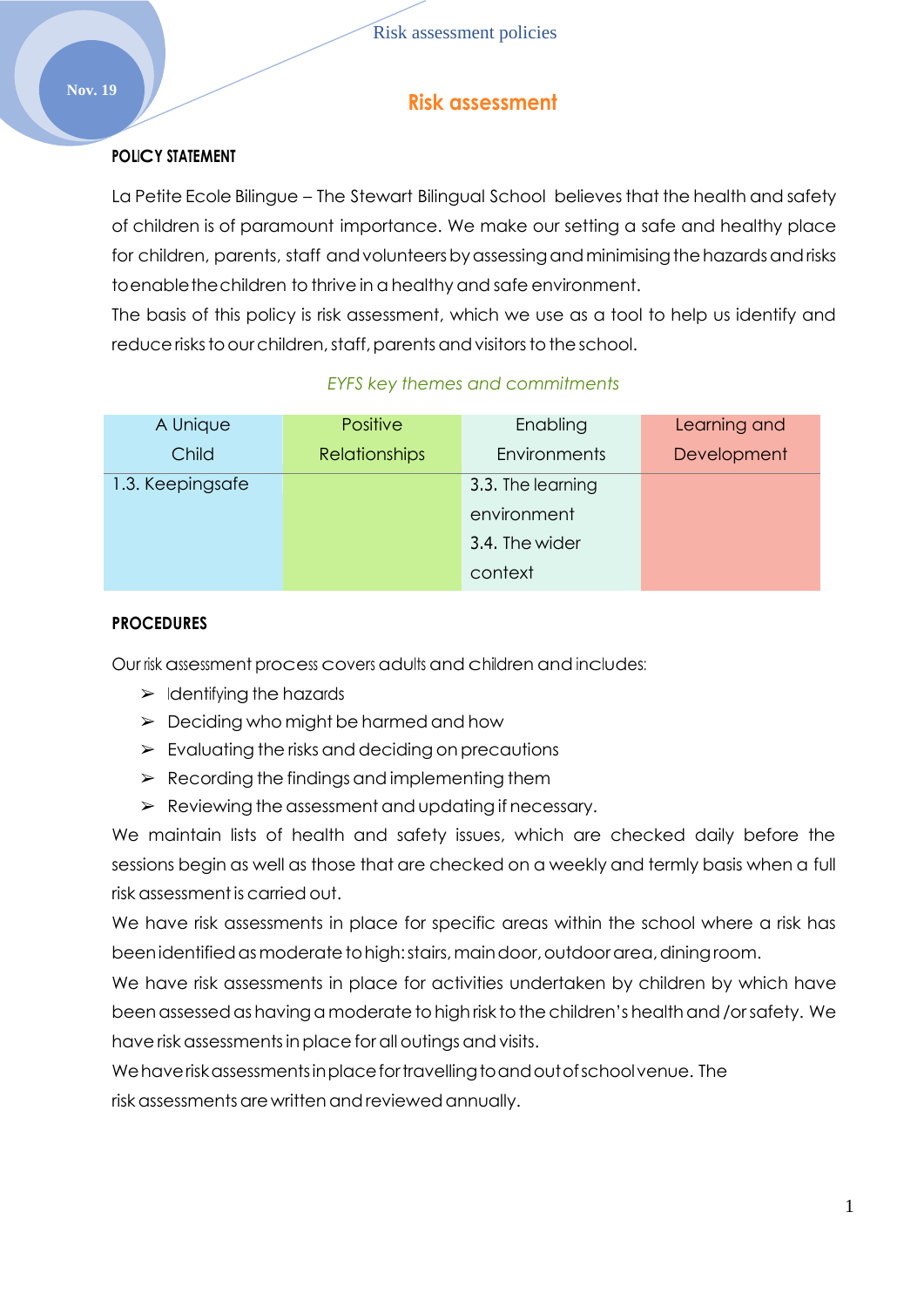#### **The role of the senior manager**

#### **THE SENIOR MANAGER SHOULD ENSURE THAT:**

Policies are implemented by all staff.

Sufficient resources are available to enable the DSMS and other staff to discharge their responsibilities with regard to safeguarding.

Staff and volunteers are able to raise concerns about poor or unsafe practice and have their concerns addressed in a sensitive, effective and timely way.

#### **The role of the Designated Senior Member of Staff for Safeguarding (DSMS)**

#### **THE ROLE INCLUDES:**

Safeguarding policy – ensuring all staff and volunteers are aware of the setting's safeguarding policy, and that it is reviewed annually

Liaison – with the Local Authority, the Registered Person/Registered Body/Governing Body, and with ISI/Ofsted when appropriate, with regard to the safeguarding of children Records – maintenance and safe storage of Safeguarding records and copies of any referrals made to Children's Social Care

Training – ensuring that all staff receive information about Safeguarding at induction, and receive safeguarding training appropriate to their role

Awareness raising – ensuring all staff understand internal recording and reporting systems and know what to do if they are worried about a child.

## **Policyforinappropriateadultbehaviourtowardschildren**

## **POLICY STATEMENT**

Our school is committed to ensuring that all adults who work with our children behave at all times in an appropriate and caring manner and that we all take a personal responsibility to report any cases of inappropriate adult behaviours towards our children in line with our 3 key commitments.

## **1. Key commitment 1**

We are committed to building a 'culture of safety' in which children are protected from abuse and harm in all areas of itsservice delivery.

## **2. Key commitment 2**

We are committed to responding promptly and appropriately to all incidents or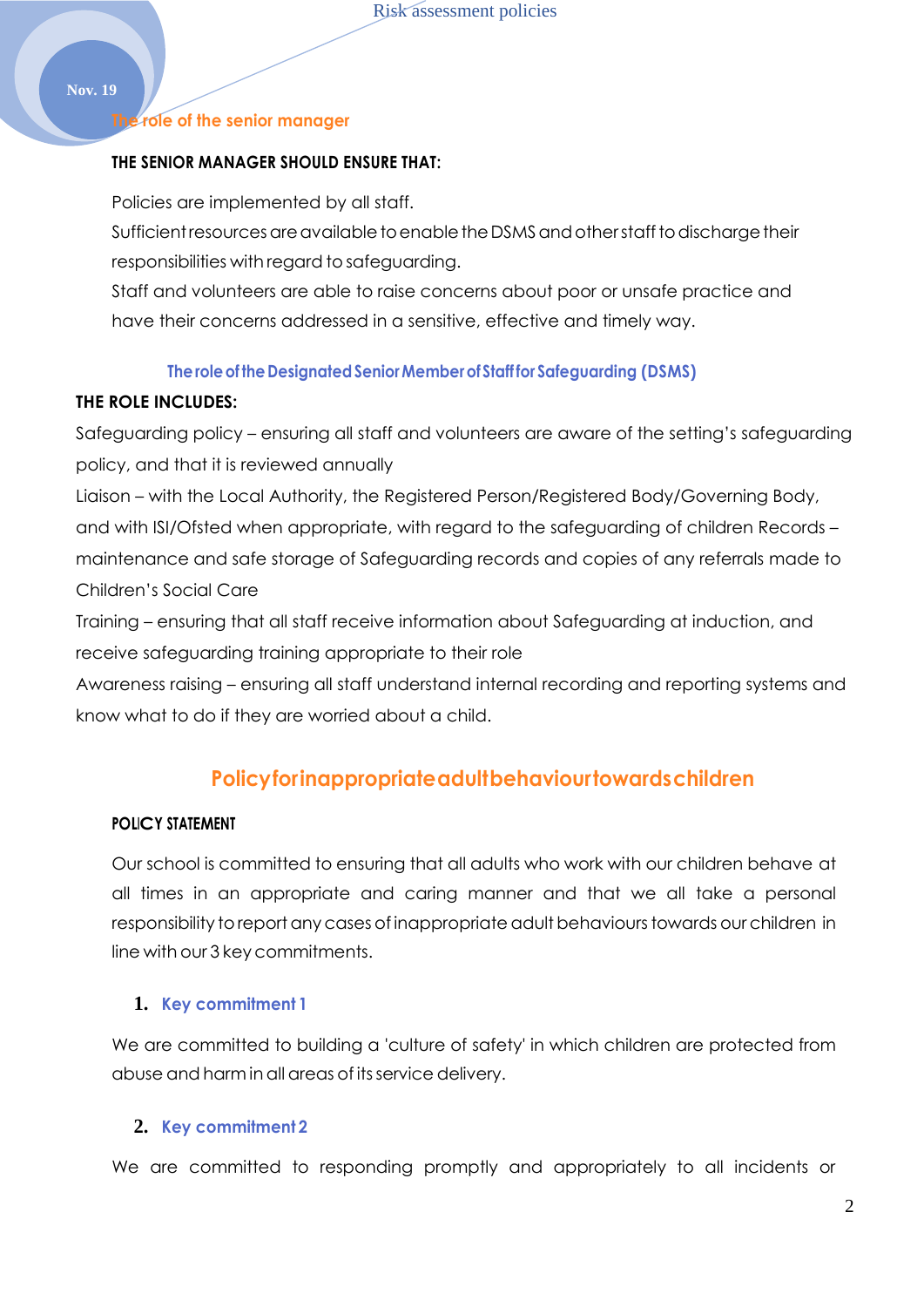Nov. 1<sup>2</sup>concerns of abuse that may occur and to work with statutory agencies in accordance with the procedures that are set down in 'Working Together to Safeguard Children 2018'

## **3. Key commitment 3**

We are committed to promoting awareness of child abuse issues throughout its training and learning programmes for adults. We are also committed to empowering young children, throughearly childhood curriculum, promoting their right to be strong, resilient and listenedto.

| A Unique         | Positive             | Enabling       | Learning and          |
|------------------|----------------------|----------------|-----------------------|
| Child            | <b>Relationships</b> | Environments   | Development           |
| 1.3. Keepingsafe | 2.1. Respecting      | 3.4. The wider | 4.4. Personal, social |
|                  | each other           | context        | and emotional         |
|                  | 2.2. Parents as      |                | development           |
|                  | partners             |                |                       |

## *EYFS key themes and commitments*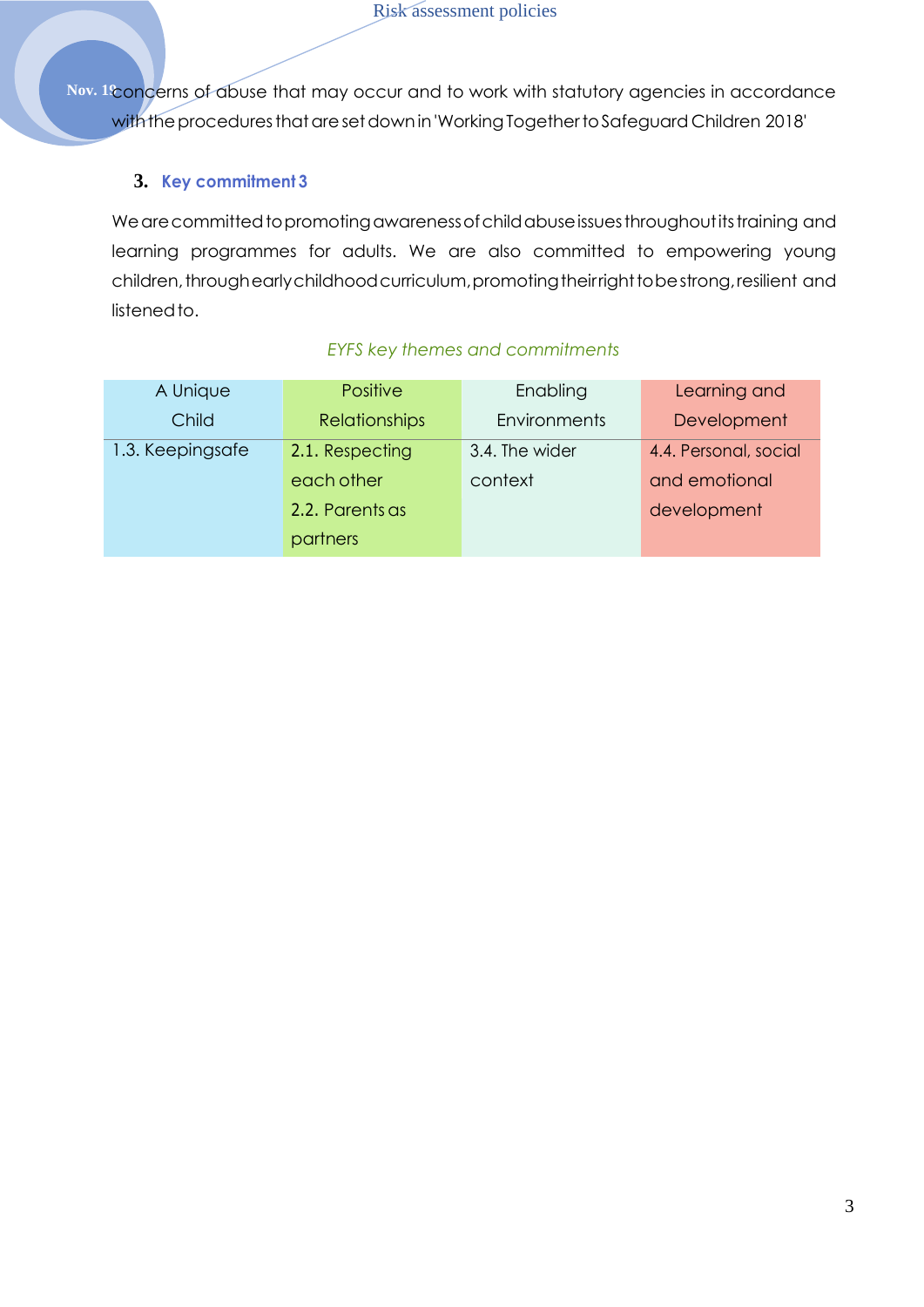## **4. Behaviours toWatchforWhenAdultsAreWithChildren**

We all have personal likes and things that make us uncomfortable. "Personal space" is the private area of control inside an imaginary line or boundary that defines each person asseparate.

Ideally, that boundary helps us stay in charge of our own personal space. It helps keep out the things that make us uncomfortable - unsafe and unwanted feelings, words, images, and physical contact. Solid social rules strengthen the boundary. Behaviours that routinely disrespect orignore boundaries make children vulnerable to abuse.

We are vigilant of an adult or older child who doesn't seem to understand what's acceptable when it comes to:

## a. Personal Space

- ➢ Makes others uncomfortable by ignoring social, emotional or physical boundaries orlimits.
- $\triangleright$  Refuses to let a child set any of his or her own limits.
- $\triangleright$  Uses teasing or belittling language to keep a child from setting a limit.
- ➢ Insists on hugging, touching, kissing, tickling, wrestling with or holding a child even when the child does not want this physical contact or attention.
- $\triangleright$  Frequently walks in on children/teens in the bathroom.

## **b.** Relationships withchildren

- $\triangleright$  Turns to a child for emotional or physical comfort by sharing personal or private information or activities, normally shared with adults.
- ➢ Hassecretinteractions with teens orchildren (e.g.games,sharingdrugs,alcohol, or sexual material) or spends excessive time emailing, text messaging or calling children oryouths.
- $>$  Insists on or manages to spend uninterrupted time alone with a child.
- $\triangleright$  Seems "too good to be true," i.e. frequently baby sits different children for free; takes children on special outings alone; buys children gifts or gives them money for no apparentreason.
- $\triangleright$  Allows children or teens to consistently get away with inappropriate behaviours.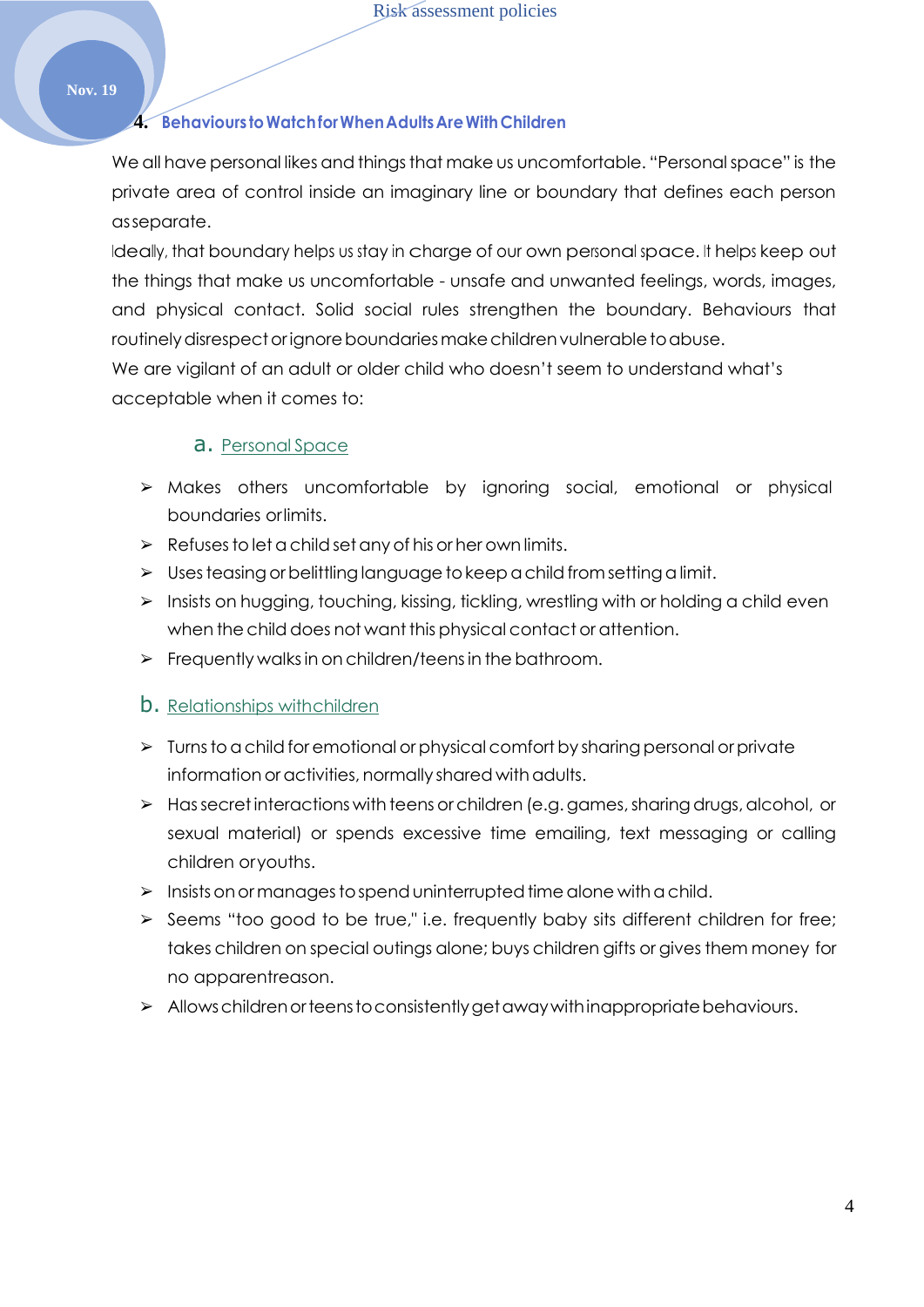## C. Sexual conversation orbehaviour

- ➢ Frequentlypointsoutsexualimagesortellsdirtyorsuggestivejokeswithchildren present.
- $\triangleright$  Exposes a child to adult sexual interactions or images without apparent concern.
- $\triangleright$  Is overly interested in the sexuality of a particular child or teen (e.g., talks repeatedly about the child's developing body or interferes with normal teen dating).

## **OTHERS SIGNS MIGHT INCLUDE INAPPROPRIATE ADULT BEHAVIOURS COULD INCLUDE:**

- ➢ Controlling Behaviour
- ➢ Unrealistic Expectations
- ➢ Blaming children forproblems
- ➢ Blaming children or others or own feelings: "you make me mad, "I can't help being angry"
- ➢ Hypersensitivity
- $\triangleright$  Cruelty to animals or children
- ➢ Verbal abuse
- ➢ Threats ofviolence
- $\triangleright$  Breaking or striking objects
- ➢ Using any force during an argument
- ➢ Neglecting children
- ➢ Emotional abuse and using inappropriate language

It is the responsibility of all staff to report any concerns they may have about adults who behave inappropriately towards any of our children to the designated Child Protection Person or to the Head Teacher.

Any concerns raised should be handled in a professional and respectful manner and should be reported confidentially to one of the designated people.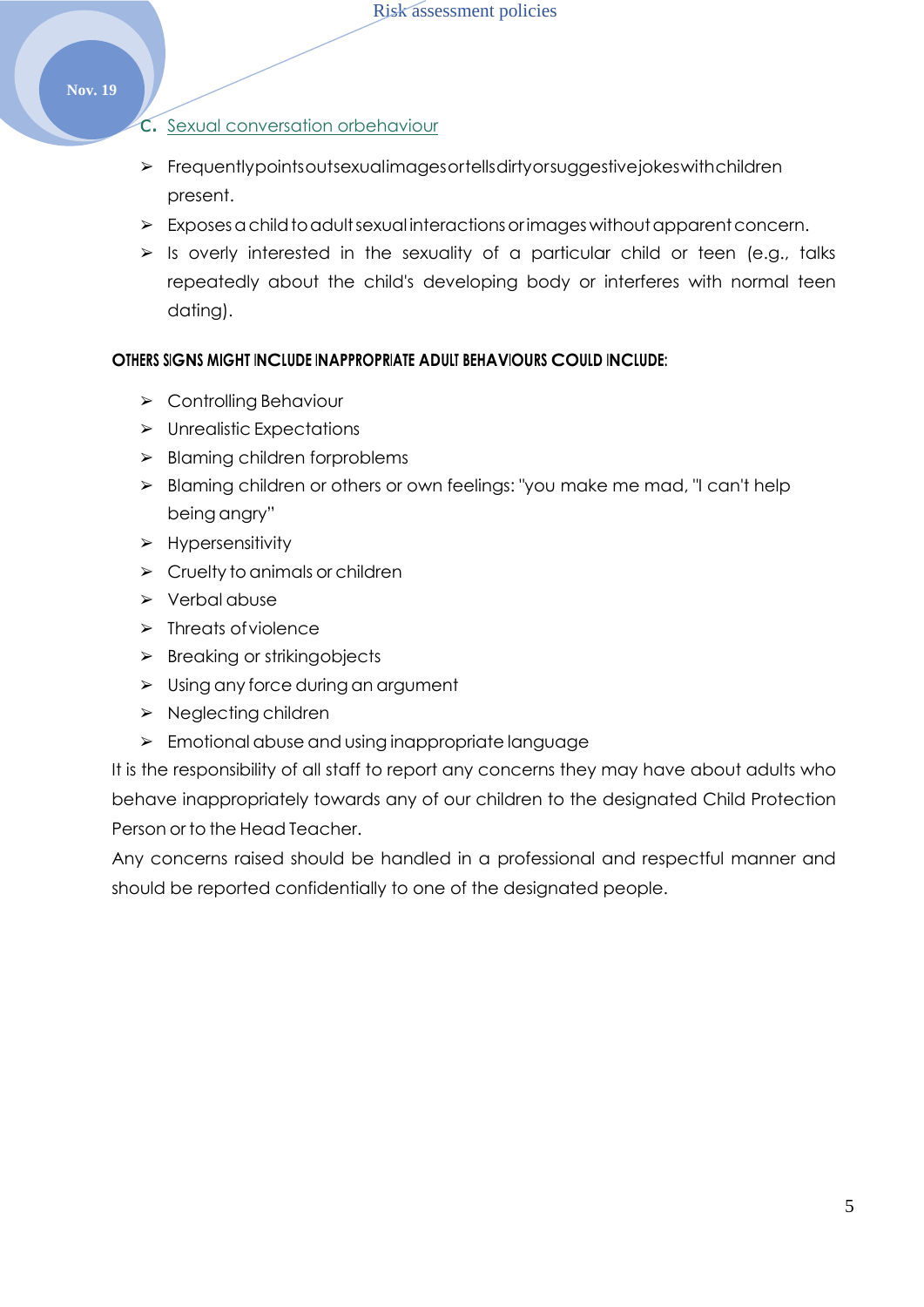## **Other Adults in the House Policy**

The school is committed to ensuring that all the adults that the children come into contact with behave at all times appropriately towards the children and that we have carried out the necessary safety checks to ensure the adults are suitable to be on the school premises.

The other adults in the house are employed by the owner for domestic and other duties. All adults in the house have undergone Disclosure and Barring Services Checks and receivedclearances.

#### **LIST NAMES**

- ➢ Regina SUPRONIENE....................................................................................
- ➢ Gana Pankratyeva......................................................................................
- ➢ Mihail Botaniuk............................................................................................

The adults in the house understand the importance of safeguarding children and follow school policies in this respect.

The adults in the house are good role models for the children.

Although the adults in the house have been thoroughly checked to be suitable to be near young children they are never in sole care of the children but occasionally support the staff with the children for example:

- $\blacktriangleright$  Helping children down the stairs
- $\triangleright$  Accompanying children, as an extra helper, on visits, outings and to the park
- ➢ Supporting staff in the outdoor play area or in the classroom on an occasional basis
- $\triangleright$  Supporting children at lunch time in the dining room

The adults in the house never support children with intimate hygiene routines i.e. nappy changing andtoileting.

#### **Policy – doors and entrance to premises**

At any other time, the door between the school and the first floor is permanently closed with an access code.

#### **Visitors**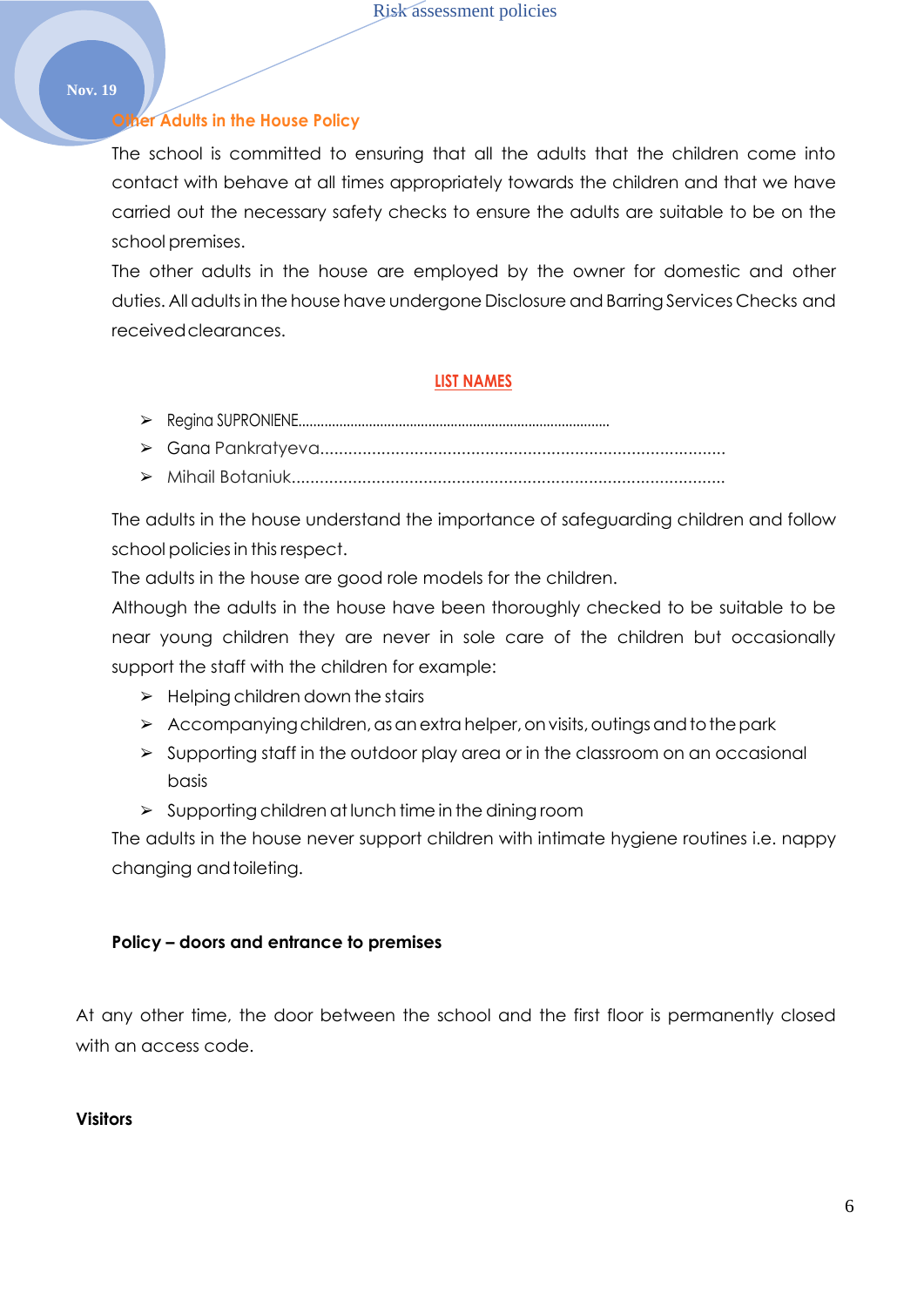Nentrance to the school is from the basement. Visitors must sign the visitor book, wear a visitor badge and be accompanied by a designated member of staff at all time.

## **Medical room**

If the medical room is used, a member of staff will stay permanently with the sick child until the parents come and collect him.

## **Use of staff toilets**

When using the adult toilet upstairs, member of staff must open and close the door using the access code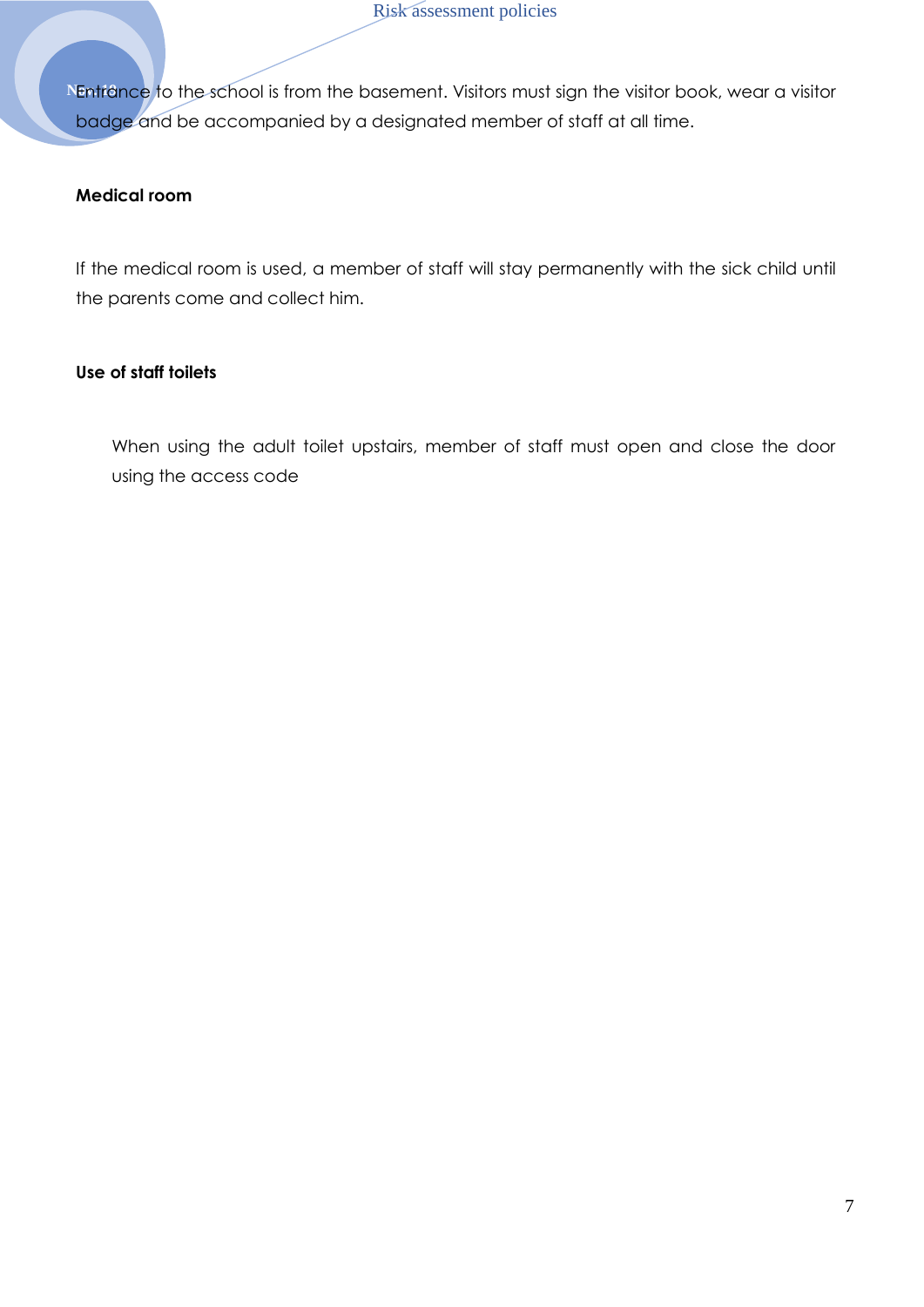## **Nov. 19 Supervision of children on outings and visits**

## **POLICY STATEMENT**

Children benefit from being taken out of the setting to go on visits or trips to local parks or other suitable venues for activities which enhance their learning experiences. Staff in our setting ensures that there are procedures to keep children safe on outings; all staff and volunteers are aware of and follow the procedures below.

## *EYFS key themes and commitments*

| A Unique          | <b>Positive</b>      | Enabling          | Learning and         |
|-------------------|----------------------|-------------------|----------------------|
| Child             | <b>Relationships</b> | Environments      | Development          |
| 1.3. Keeping safe | 2.2. Parents as      | 3.3. The learning | 4.2. Active learning |
| 1.4. Health and   | partners             | environment       |                      |
| well-being        |                      |                   |                      |

## **PROCEDURES**

Parents sign a general consent on registration for their children to be taken out as a part of the daily activities of the setting.

This general consent details the venues used for daily/weekly activities.

There is a risk assessment for each venue carried out, which is reviewed regularly. Parents are always asked to sign specific consent forms before major outings in compliance with Local Authority guidance.

Ariskassessmentiscarriedoutbeforeanoutingtakesplace. All

venueriskassessmentsareavailableforparentstosee.

Our adult to child ratio is:

|  | $\triangleright$ aged 2 and below |  |  | - 1 adult : 2 children |
|--|-----------------------------------|--|--|------------------------|
|--|-----------------------------------|--|--|------------------------|

- ➢ **aged 2 to 5 – 1adult : 5 children**
- ➢ **aged5upwards – 1adult : 8 children**

However the risk of the venue and method of transport is risk assessed and the ratio of adults may be increased accordingly.

Named children are assigned to individual staff to ensure each child is individually supervised, to ensure no child goes astray, and that there is no unauthorised access to children.

Staff take a mobile phone on outings, and supplies of tissues, wipes, pants etc as well as a mini first aid pack, and water. The amount of equipment will vary and be consistent with the venue and the number of children as well as how long they will be out for.

Staff take a list of children with them with contact numbers of parents/carers.